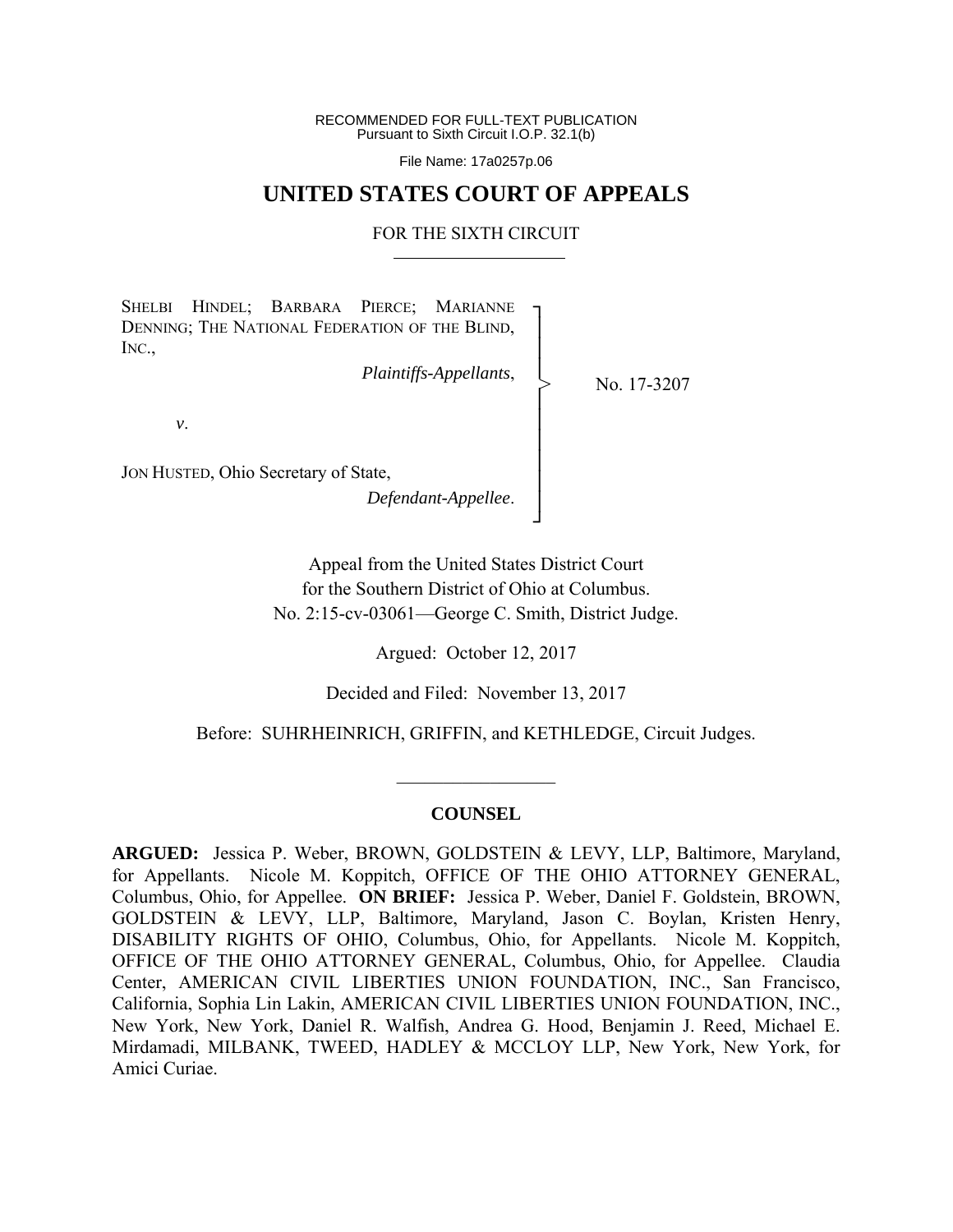# **OPINION**

 $\frac{1}{2}$ 

 $\frac{1}{2}$ 

GRIFFIN, Circuit Judge.

The Americans with Disabilities Act (ADA), 42 U.S.C. § 12101, *et seq.*, provides important safeguards protecting the rights of the disabled. In this appeal, plaintiffs claim Ohio's paper-ballot absentee voter system discriminates against the blind, in violation of Title II of the ADA. Under the Ohio scheme, blind voters must seek the aid of a sighted person in order to vote absentee, thus depriving them of the ability to vote anonymously. Plaintiffs propose that the State of Ohio provide blind voters with an online absentee ballot in lieu of a paper one, and adopt online ballot marking tools used in other states for blind voters. The district court granted judgment on the pleadings in favor of defendant Ohio Secretary of State, ruling that plaintiffs' proposed accommodation would fundamentally alter Ohio's voting program. Because the district court based its ruling on defendant's mere allegation of an affirmative defense without any evidentiary support, we reverse and remand for further proceedings consistent with this opinion.

I.

Plaintiffs allege Ohio's absentee voter system violates the ADA by failing to provide reasonable accommodations for the blind. A paper ballot is generally the only available means for an absentee voter to vote.<sup>1</sup> Because blind voters must seek assistance from sighted individuals to fill out their paper ballots, plaintiffs allege Ohio deprives them of their equal opportunity to vote privately and independently.

Plaintiffs contend that the deprivation is not intractable. On the contrary, they claim that multiple auxiliary aids and services exist that could afford plaintiffs the ability to vote privately. For example, Maryland developed its own online ballot marking tool specifically designed to be

<sup>&</sup>lt;u>1</u> <sup>1</sup>In accordance with the Uniformed and Overseas Civilian Absentee Voting Act of 1986, 42 U.S.C. § 1973ff, *et seq*., military personnel and overseas civilians may vote via email. This section was editorially reclassified to 52 U.S.C. § 20301, *et seq*., and made part of the Voting Assistance and Election Administration.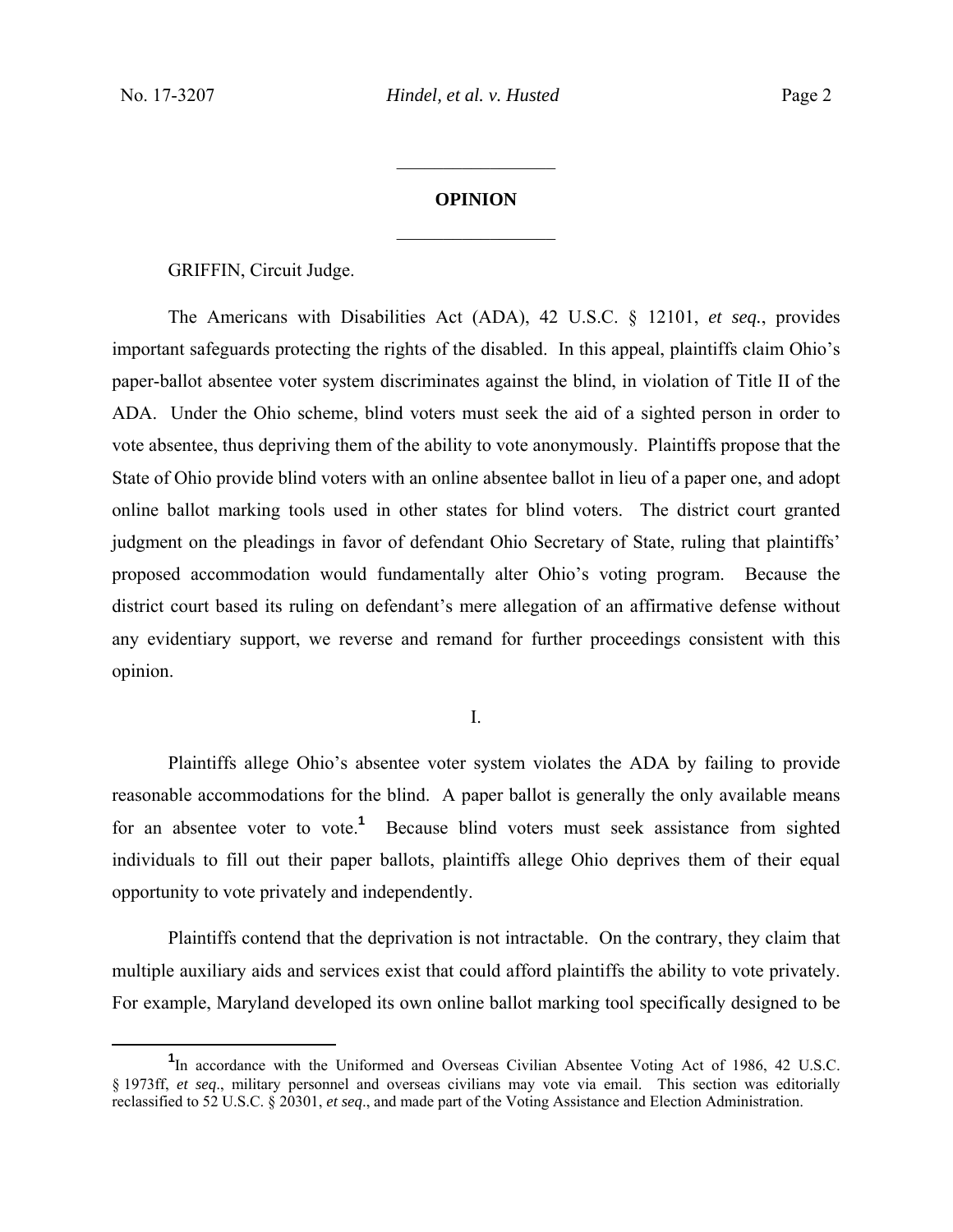compatible with screen readers that allows blind voters to vote without assistance from others. Maryland has offered to share its online ballot marking tool with other states free of charge. Oregon, Wisconsin, New Hampshire, and Alaska use substantially similar systems. On the basis of these allegations, plaintiffs' complaint raises one count alleging a violation of the ADA, requesting a permanent injunction prohibiting defendant from violating the ADA, and requiring a private and independent method of absentee voting for the blind.**<sup>2</sup>**

Defendant raised the affirmative defense of "fundamental alteration" under the ADA in his answer and, concurrently, filed a Rule 12(c) motion for judgment on the pleadings based upon this defense. *See* Fed. R. Civ. P. 12(c). He argued, contrary to plaintiffs' allegations, that he has not *refused* to implement the absentee voting technology plaintiffs have requested; instead, it would violate state law for defendant to do so in light of Ohio's certification requirements for voting equipment. According to defendant, plaintiffs' attempt to circumvent Ohio's election laws and force through untested and uncertified voting tools—which are neither appropriate nor necessary auxiliary aids under the ADA—would fundamentally alter Ohio election law.

The district court granted defendant's motion for judgment on the pleadings. Relying in part on *National Federation of the Blind v. Lamone*, 813 F.3d 494 (4th Cir. 2016), the district court held that plaintiffs had alleged a prima facie case of discrimination under the ADA. However, the court diverged from *Lamone*'s reasoning in ruling that the modifications, accommodations, or auxiliary aids proposed by plaintiffs did not meet the ADA's requirements that the proposals be reasonable and not fundamentally alter Ohio's voting laws.

The district judge noted that while the proposed ballot marking software met the regulatory definitions of "auxiliary aids and services," it would not afford plaintiffs and other blind voters with the complete voting independence they desired because third parties would still need to assist blind voters in completing and returning the ballot by mail. Moreover, plaintiffs were asking the court to order the implementation of new software throughout the state before its

**<sup>2</sup>** Plaintiff also complained about Ohio's voter website, which the district court resolved in plaintiffs' favor by way of a permanent injunction, and which neither party has appealed. Accordingly, the absentee voting claim is the only one before us.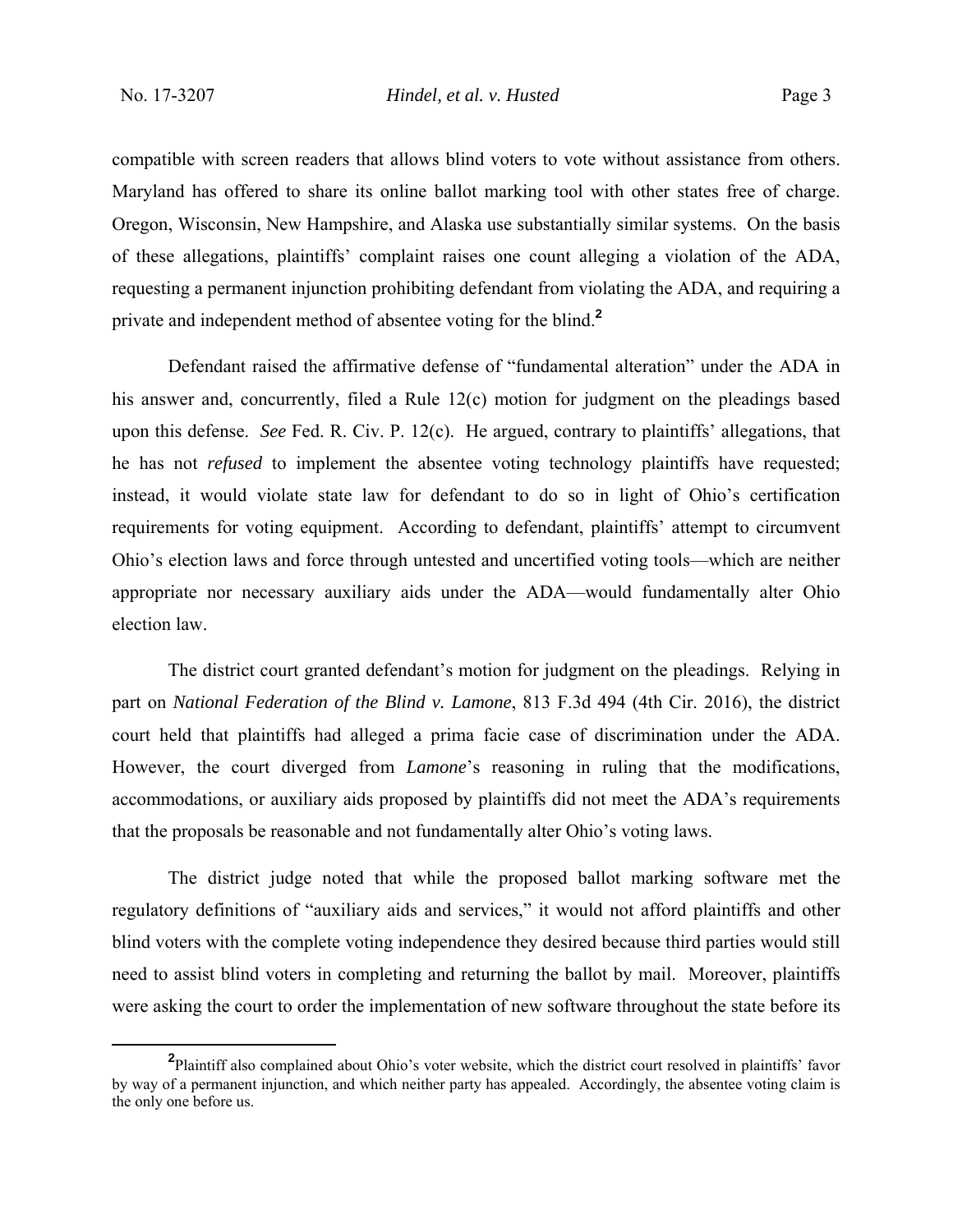compatibility with all of the different voting systems currently used in Ohio's 88 counties was established. Because plaintiffs' proposed accommodation would essentially waive Ohio's existing laws regarding pre-implementation review of election tools, the purpose of which are to protect the validity of elections in Ohio, the district court refused to impose the requested accommodation on the state. Therefore, the court granted judgment on the pleadings in favor of defendant.

Plaintiffs now appeal.

#### II.

 "After the pleadings are closed—but early enough not to delay trial—a party may move for judgment on the pleadings." Fed. R. Civ. P. 12(c). We review de novo an order dismissing an action under Rule 12(c) of the Federal Rules of Civil Procedure, *W.J. O'Neil Co. v. Shepley, Bulfinch, Richardson & Abbott, Inc.*, 765 F.3d 625, 629 (6th Cir. 2014), and apply the same review standard as for review of a Rule 12(b)(6) motion to dismiss. *Barany-Snyder v. Weiner*, 539 F.3d 327, 332 (6th Cir. 2008). "[A]ll well-pleaded material allegations of the pleadings of the opposing party must be taken as true, and the motion may be granted only if the moving party is nevertheless clearly entitled to judgment" as a matter of law. *JPMorgan Chase Bank, N.A. v. Winget*, 510 F.3d 577, 581–82 (6th Cir. 2007) (quoting *S. Ohio Bank v. Merrill Lynch, Pierce, Fenner & Smith, Inc.*, 479 F.2d 478 (6th Cir. 1973)). To survive a Rule 12(c) motion, "a complaint must contain direct or inferential allegations respecting all the material elements under some viable legal theory." *Commercial Money Ctr., Inc. v. Ill. Union Ins. Co.*, 508 F.3d 327, 336 (6th Cir. 2007); *see also Ashcroft v. Iqbal*, 556 U.S. 662, 678 (2009) ("[A] complaint must contain sufficient factual matter, accepted as true, to 'state a claim to relief that is plausible on its face.' A claim has facial plausibility when the plaintiff pleads factual content that allows the court to draw the reasonable inference that the defendant is liable for the misconduct alleged." (citations omitted) (quoting *Bell Atl. Corp. v. Twombly*, 550 U.S. 544, 556, 570 (2007))).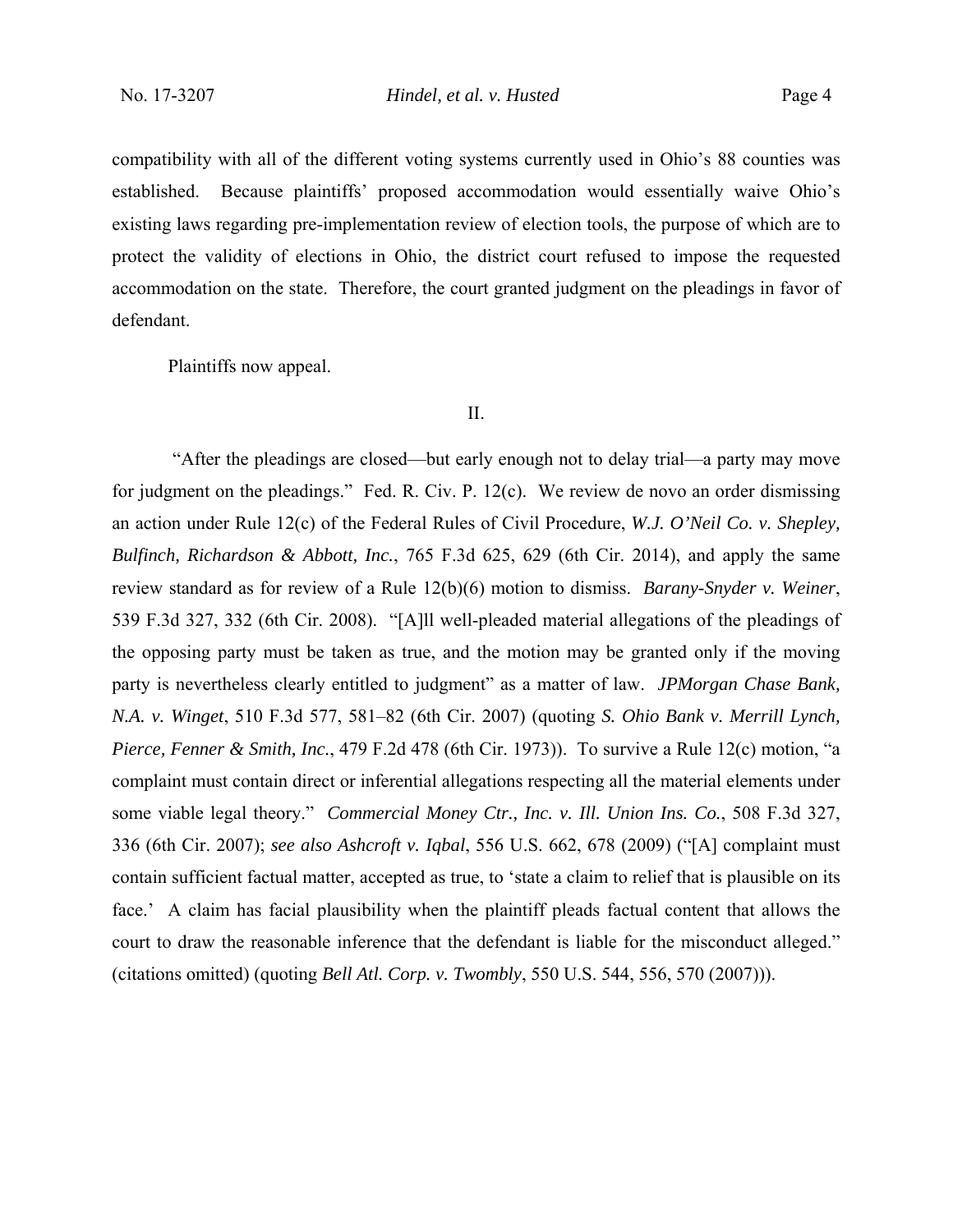### III.

#### A.

Plaintiffs challenge the district court's decision both procedurally and on the merits. We focus on their procedural argument—the court erred in making a fact-specific determination on the basis of the pleadings alone that plaintiffs' proposed accommodation would fundamentally alter Ohio's voting system. Instead, they argue this determination should have been made only after discovery, expert testimony, an evidentiary hearing, or trial. We agree.

"Fundamental alteration" is an affirmative defense under the ADA providing that governmental entities need not accommodate disabled individuals if doing so "would result in a fundamental alteration in the nature of a service, program, or activity or in undue financial and administrative burdens." 28 C.F.R. § 35.164.**<sup>3</sup>** Affirmative defenses to ADA claims such as this are typically fact-based and not capable of resolution on the basis of the pleadings alone. *See Mary Jo C. v. N.Y. State & Local Ret. Sys.*, 707 F.3d 144, 153 (2d Cir. 2013) ("It is a factual issue whether a plaintiff's proposed modifications amount to 'reasonable modifications' which should be implemented, or 'fundamental alterations,' which the state may reject." (alterations & citations omitted)); *Radaszewski ex rel. Radaszewski v. Maram*, 383 F.3d 599, 609–14 (7th Cir. 2004) (discussing the difficulty in resolving the fundamental alteration question on the pleadings); *cf. Anderson v. City of Blue Ash*, 798 F.3d 338, 356 (6th Cir. 2015) (describing the "highly fact-specific' nature of the [ADA] reasonableness inquiry").

In the present case, the district court acknowledged as much:

Although . . . the fundamental alteration analysis is normally a fact-intensive inquiry, Plaintiffs are asking this Court to judicially certify an election tool that has never been used in Ohio or even presented to the Ohio Board of Elections for review. Regardless of any factual findings the Court may make at a later hearing, there are no allegations before this Court like the factual findings in *Lamone*. Namely, neither of the suggested tools have been presented to the Board of

**<sup>3</sup>** <sup>3</sup>Within the ADA, Congress granted the Attorney General the authority to promulgate regulations necessary to its implementation, 42 U.S.C. § 12134(a), which "are entitled to 'controlling weight, unless they are arbitrary, capricious, or manifestly contrary to the statute.'" *Johnson v. City of Saline*, 151 F.3d 564, 570 (6th Cir. 1998) (quoting *Chevron, U.S.A., Inc. v. Nat. Res. Def. Council, Inc.*, 467 U.S. 837, 843–44 (1984)).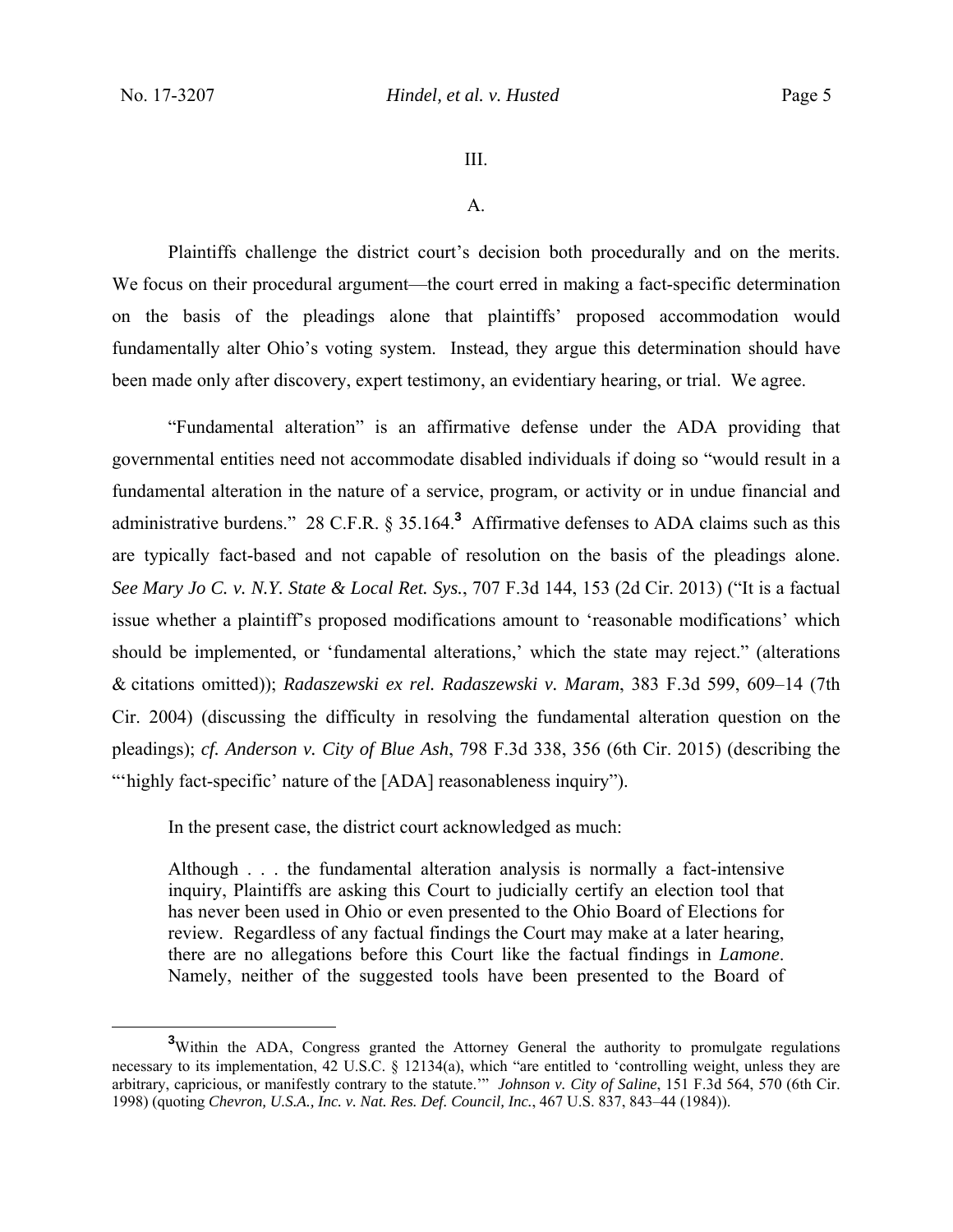Elections for certification, testing, or a vote, nor have the tools been used in an Ohio election before.

However, the district court erred in merely accepting defendant's affirmative defense without requiring facts and evidence to support it. Throughout these proceedings, plaintiffs have alleged that Ohio discriminates against them on the basis of their visual impairments. Their proposed remedy is to require the state to provide online ballots and allow the use of online ballot marking tools, as have been used successfully by blind voters in other states. In response, defendant *alleged* that adopting plaintiffs' proposed remedy would fundamentally alter Ohio's voting system. This is because all voting machines, and related materials, must be examined by a bipartisan "board of voting machine examiners," comprising "competent and experienced election officer[s]" or persons knowledgeable about the operation of voting equipment before they can be certified for use in an election. Ohio Rev. Code § 3506.05(B).

But the ADA requires more. The Secretary of State's mere affirmative-defense allegation is insufficient to warrant judgment on the pleadings in his favor because "a public entity has the burden of *proving* that compliance with this subpart would result in [a fundamental] alteration." 28 C.F.R. § 35.164 (emphasis added); *cf. Keith v. Cty. of Oakland*, 703 F.3d 918, 923 (6th Cir. 2013) (noting, in a Title I case, that the burden shifts to the defendant to prove its defense under the ADA).

In cases such as this, where an ADA plaintiff is asking for the waiver of a generally applicable rule, the court's "focus should be on whether waiver of the rule in the particular case would be so at odds with the purposes behind the rule that it would be a fundamental and unreasonable change." *Jones v. City of Monroe*, 341 F.3d 474, 480 (6th Cir. 2003) (internal quotation marks omitted), *abrogated in part on other grounds by Lewis v. Humboldt Acquisition Corp.*, 681 F.3d 312 (6th Cir. 2012) (en banc). The purpose of Ohio's certification system is evident from the statutory text. Ohio Rev. Code § 3506.10 explains that the purpose of the certification requirements is to ensure the voting device "will correctly, accurately, and continuously register and record every vote cast." And "Ohio's interests in preserving the integrity of its elections, protecting 'voters from confusion and undue influence,' and 'ensuring that an individual's right to vote is not undermined by fraud in the election process' are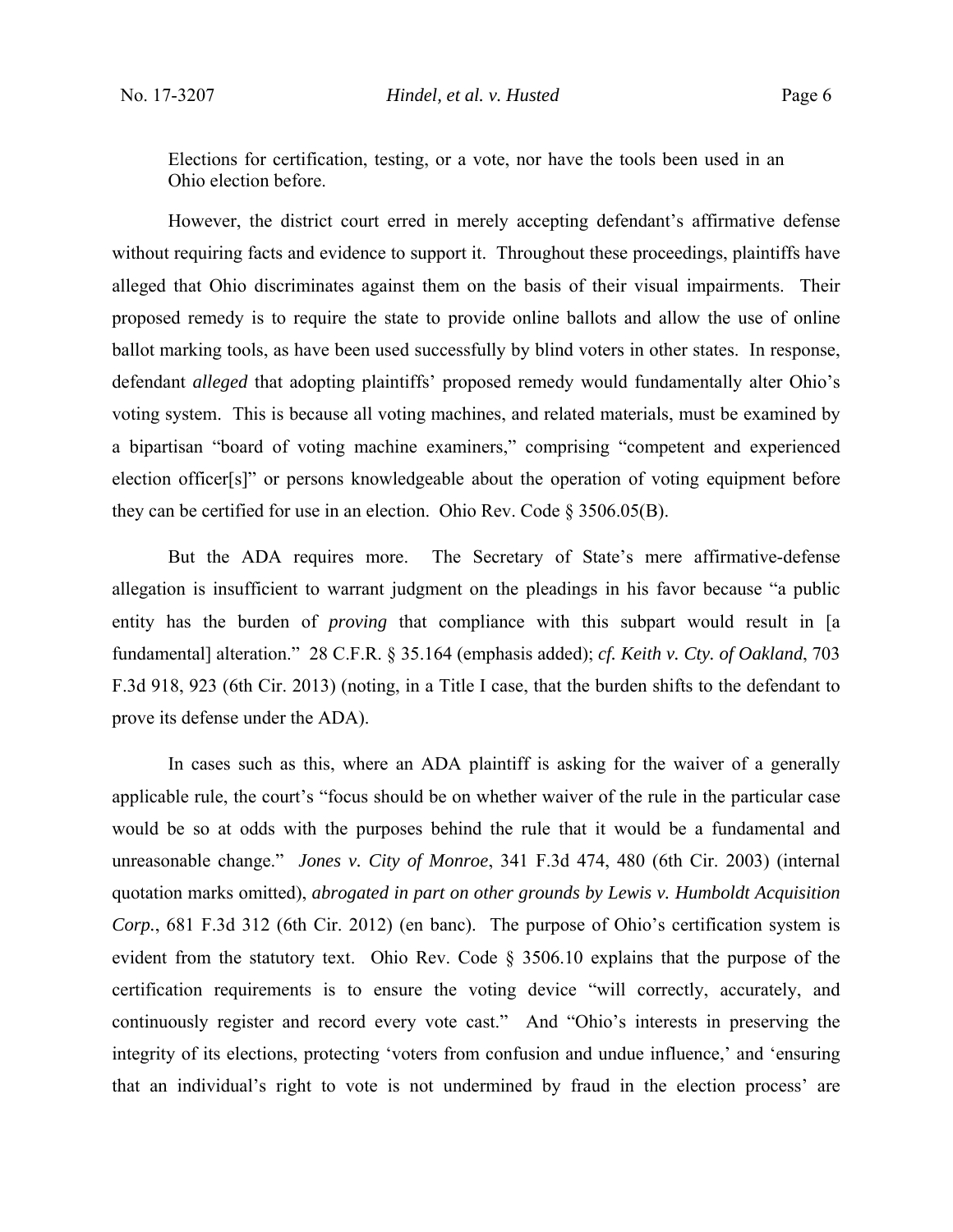compelling." *Susan B. Anthony List v. Driehaus*, 814 F.3d 466, 473 (6th Cir. 2016) (quoting *Burson v. Freeman*, 504 U.S. 191, 199 (1992) (plurality opinion)).

But it is not enough for defendant to merely allege plaintiffs' proposed remedy undermines these interests. In order to prevail on his affirmative defense, defendant has the burden of production and persuasion to prove that plaintiffs' proposed accommodation—the ballot marking tools and electronic ballots—would fundamentally alter Ohio's election system by not "correctly, accurately, and continuously register[ing] and record[ing] every vote cast." Ohio Rev. Code § 3506.10. Without proof that the proposed ADA accommodation is unreasonable or incompatible with Ohio's election system, defendant's affirmative defense based on an allegation, alone, is insufficient.

Here, defendant's arguments fall into the logical fallacy dismissed by the Fourth Circuit in *Lamone*: "defendant[] [is] merging [the] *procedural* certification requirement with substantive concerns about whether the tool should be certified. The mere fact that a procedural requirement has not been met does not necessarily mean that the underlying substantive purpose of that requirement has not been met. The underlying question is fact-specific." 813 F.3d at 509. The district court erred in accepting defendant's allegation that the remedy would fundamentally alter Ohio's voting system simply because it had not passed the certification process—only if the substantive interests undergirding the certification rules cannot be met by the ballot marking tools and electronic ballots, as shown by evidence presented by the parties, can the district court properly make a determination on defendant's affirmative defense.

Moreover, a state procedural requirement may not excuse a substantive ADA violation. *Id.* at 508 ("The Supreme Court has held that the ADA's Title II, at least in certain circumstances, represents a valid exercise of 14th Amendment powers, and as such it trumps state regulations that conflict with its requirements."). "Requiring public entities to make changes to rules, policies, practices, or services is exactly what the ADA does." *Jones*, 341 F.3d at 487 (Cole, J., dissenting). Nonetheless, at the evidentiary hearing on remand, the district court may look to the certification process as a manner to evaluate the merits of the factual issue.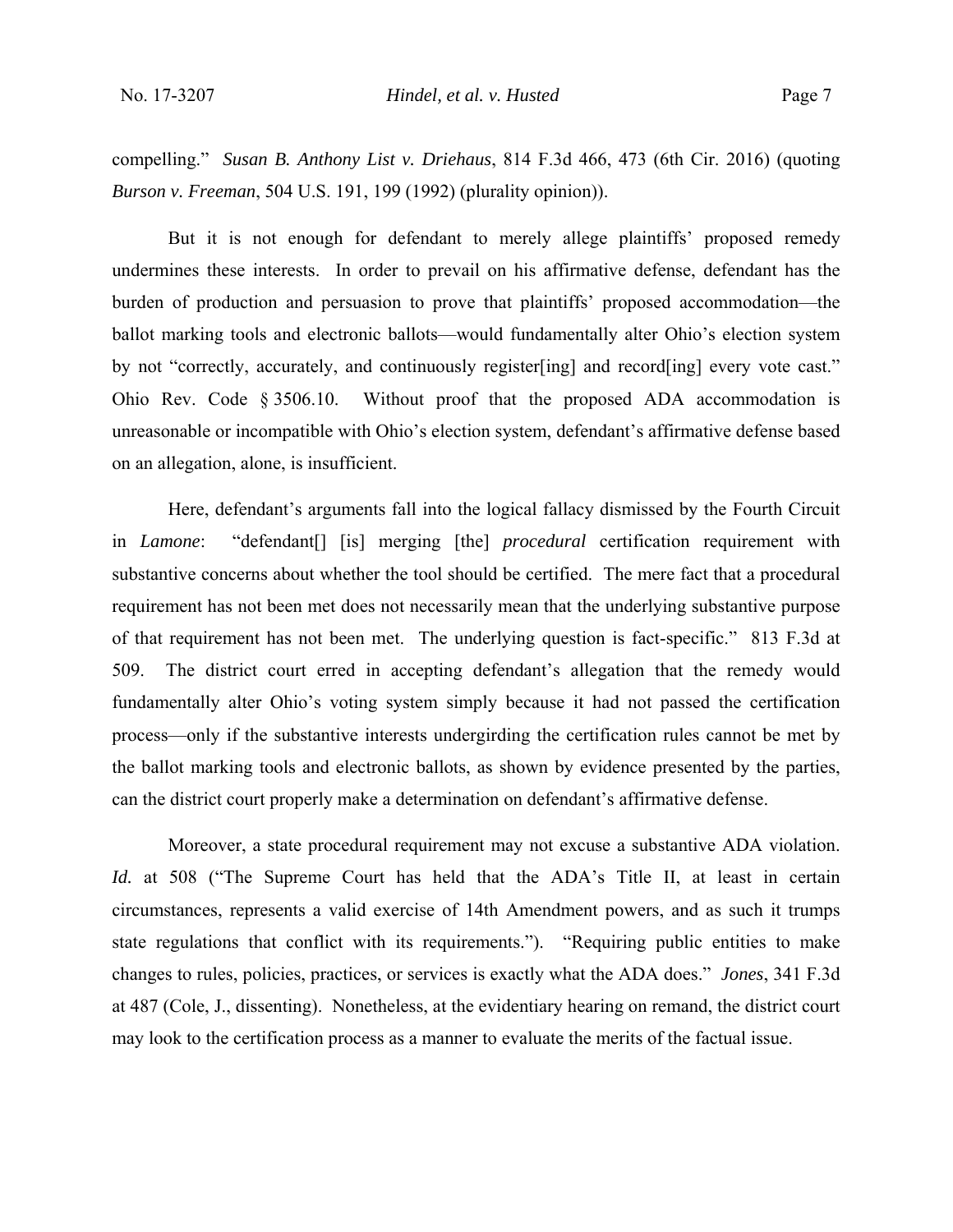In addition, Ohio's certification process for "vendors" and "software developers" does not apply to disabled plaintiffs who claim an ADA violation. *See* Ohio Rev. Code § 3506.05(A)(3) (defining "vendor" as "the person that owns, manufactures, distributes, or has the legal right to control the use of equipment, or the person's agent");  $\S 3506.05(C)(1)$ (requiring "vendor[s]" to submit the proposed voting equipment or software for certification).**<sup>4</sup>** Plaintiffs have no statutory standing or duty to employ the certification process.

#### B.

Defendant also argues the district court correctly distinguished *Lamone* on the fundamental alteration analysis for the reasons explicitly noted by the district court in that case. *See Nat'l Fed'n of the Blind v. Lamone*, No. RDB-14-1631, 2014 WL 4388342, at \*13 (D. Md. Sept. 4, 2014) (noting the fundamental alteration "analysis would [perhaps] be different if Plaintiffs sought to gain access to an uncertified tool that had never been used in a real-world situation."). But this is a distinction without a difference at this point in the proceedings. The Fourth Circuit was reviewing a district court judgment post-bench trial. *Id*. at \*1–2; *Lamone*, 813 F.3d at 501. On the contrary, the district court here did not—and could not, given that it was reviewing a motion for judgment on the *pleadings*—engage in the requisite factual inquiry to determine whether plaintiffs' proposed remedy would fundamentally alter Ohio's voting system. Thus, while the Maryland district court had the opportunity to review and weigh the evidence before it made its determination, the district court here had no such opportunity. Given, as noted

**<sup>4</sup>**  $\frac{4}{\pi}$ In its entirety, Ohio Rev. Code § 3506.05(C)(1) provides:

A vendor who desires to have the secretary of state certify equipment shall first submit the equipment, all current related procedural manuals, and a current description of all related support arrangements to the board of voting machine examiners for examination, testing, and approval. The submission shall be accompanied by a fee of two thousand four hundred dollars and a detailed explanation of the construction and method of operation of the equipment, a full statement of its advantages, and a list of the patents and copyrights used in operations essential to the processes of vote recording and tabulating, vote storage, system security, pollbook storage and security, and other crucial operations of the equipment as may be determined by the board. An additional fee, in an amount to be set by rules promulgated by the board, may be imposed to pay for the costs of alternative testing or testing by persons other than board members, record-keeping, and other extraordinary costs incurred in the examination process. Moneys not used shall be returned to the person or entity submitting the equipment for examination.

*See also* § 3506.05(H)(1) ("The guidelines shall establish procedures requiring vendors or computer software developers to place in escrow with an independent escrow agent approved by the secretary of state a copy of all source code and related documentation, together with periodic updates as they become known or available.").